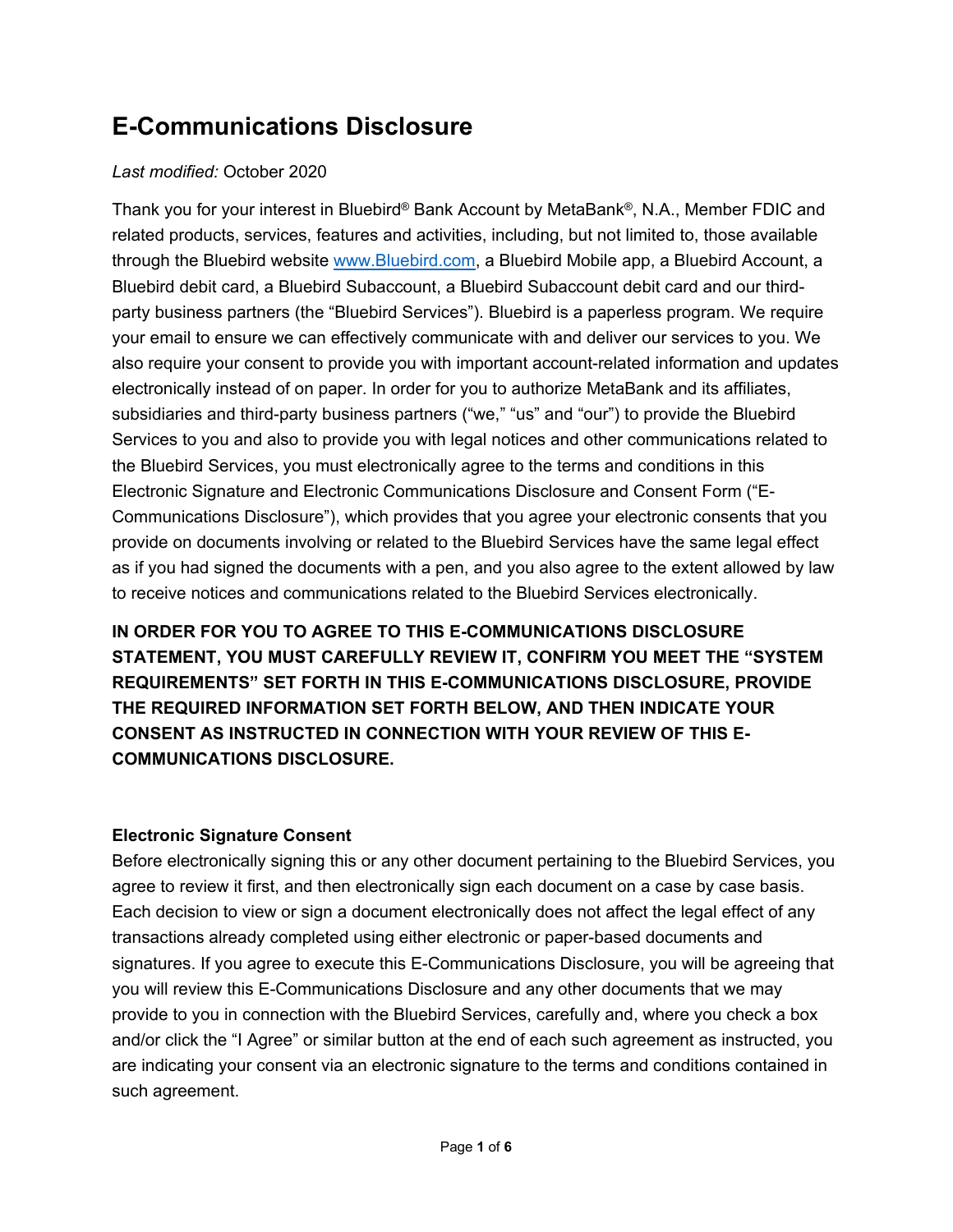#### **Notices, Statements, Records and Communications**

To the extent permitted by law, we may provide all required notices and communications related to the Bluebird Services ("Account Communications") to you in electronic form, which may in our discretion include, without limitation, emails to the Servicing Email Address of record we have for you and notices posted at the Bluebird website. For example, we may electronically provide you any of the following:

- Legally required disclosures, authorizations, consents and notices (e.g., privacy notices)
- Revisions and changes to account terms
- Billing inquiry communications
- Account cancellation notices
- Suspension of account privileges communications
- Payment due notices
- Payment inquiry communications
- Balance transfer communications
- Money remittance receipts required to be provided in connection with the Bluebird Cash Pickup Powered by Ria® service by Ria or any successor provider of such money transmission services
- Other disclosures and communications regarding the Bluebird Services that we now or later are required to provide to you "in writing"

Please note that, although you may authorize others (including, without limitation, another adult or certain minors) to use your Bluebird Account and/or create "Subaccounts," you agree that we may send or provide all Account Communications related to the Bluebird Services to you as the Bluebird Accountholder, and you agree to share such Account Communications, as relevant, with all other users of your Bluebird Account, Bluebird debit card, Subaccount and Subaccount debit card. As used in this E-Communications Disclosure, the word "provide" means provide, send, post or deliver and all variants of such words.

#### **Your Servicing Email Address**

In order to agree to this E-Communications Disclosure and the receipt of communications and notices from us in electronic form, you must provide us with a valid and working email address. You agree that we may use the "primary" email address you have provided us for use with your Bluebird Account, or if you are a Subaccount User, your Bluebird Subaccount, ("Servicing Email Address"). You may change your Servicing Email Address by entering the new address in the profile settings for your Bluebird Account and following the applicable procedures or by speaking to a customer service representative by calling 1-833-926-3922 (International 1-470- 407-3411). You agree that the email address you provide as the Servicing Email Address will at all times be a valid and working email address and that you will provide us with a new email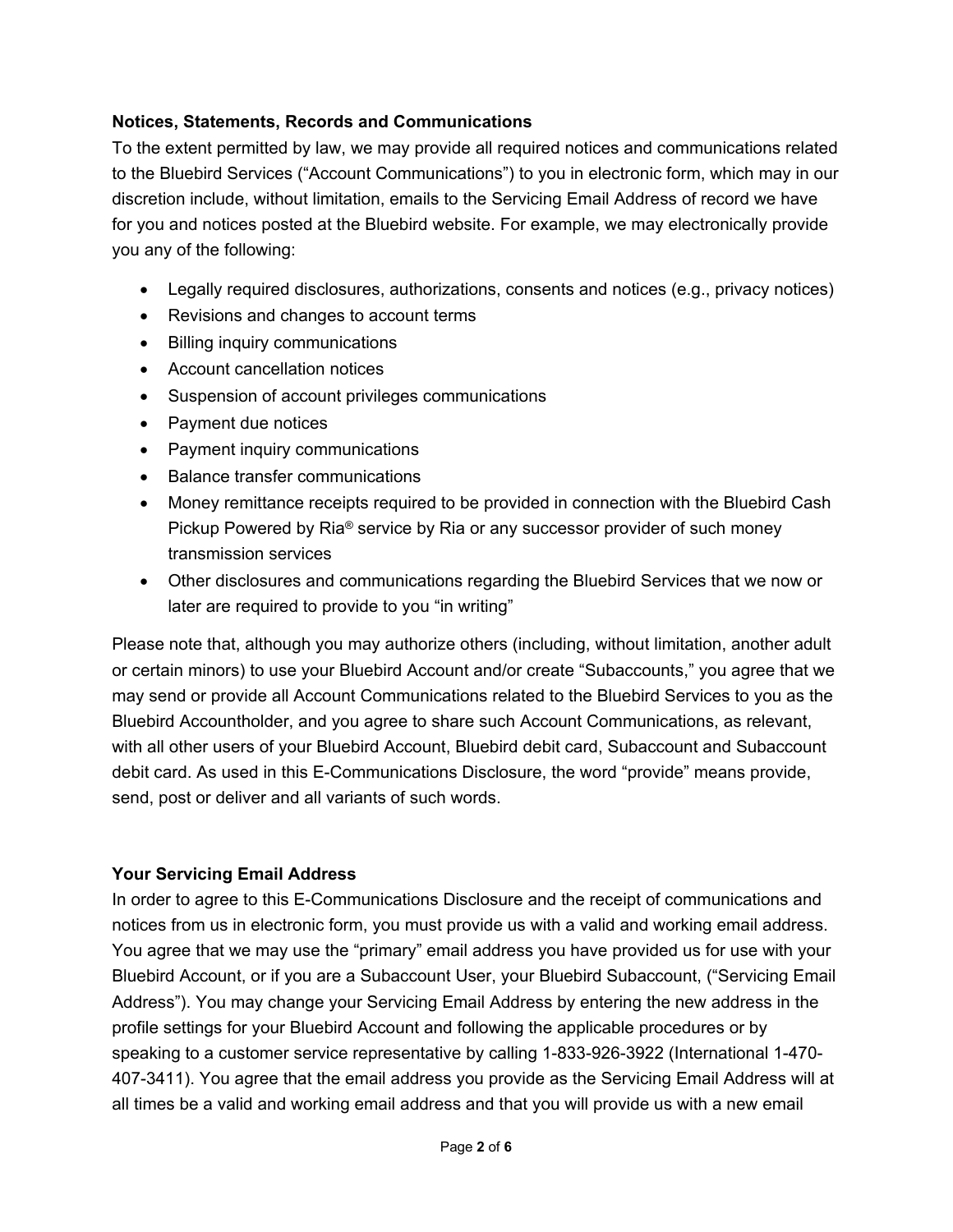address to use as the Servicing Email Address if you cease using the email address previously designated as the Servicing Email Address, learn it no longer properly operates or can no longer access it. If you provide more than one email address in the profile settings for your Bluebird Account, we will consider the email address you designate as "primary" to be the Servicing Email Address. We may, in our sole discretion, also choose to send Account Communications to a non-primary email address if you have provided one. If at any time the Servicing Email Address is an email address shared with another person or entity, you agree that any Account Communications sent to that email address will be deemed received by you even if another person receives them, does not provide you with notice about them, or deletes them. You agree to instruct any person who shares or has access to the Servicing Email Address to promptly show you Account Communications sent to the Servicing Email Address.

#### **Methods of Providing E-Communications**

We may provide Account Communications in electronic form by any combination of (1) email; (2) posting or making them accessible at your Home page on the Bluebird website; (3) through links provided in your online account statements, and/or (4) providing you with the option to download or print a PDF file. ("PDF" refers to the Portable Document Format created by Adobe® Inc.). You agree to review Account Communications provided in electronic form promptly and to take any required action or actions requested by us within the time periods set forth in any such Account Communication. Without limiting the foregoing, you agree that if we send you an email or other notice indicating that an Account Communication has been posted or provided at the Bluebird website (for example, at your Home page on the Bluebird website or as part of your Bluebird Account or Subaccount information), you will promptly review that Account Communication. By agreeing to this E-Communications Disclosure, you accept the responsibility of reviewing all Account Communications we provide in electronic form.

#### **Reservation of Right to Send Paper Communications**

Your consent to receive notices and communications in electronic form does not mean we will only communicate with you electronically. We reserve the right to use all lawful methods of communication and provide legal notices and other communications and documents in paper form from time to time when legally required to do so or when we in our sole discretion elect to do so. You are solely responsible for ensuring any mailing address we have on file for you is current.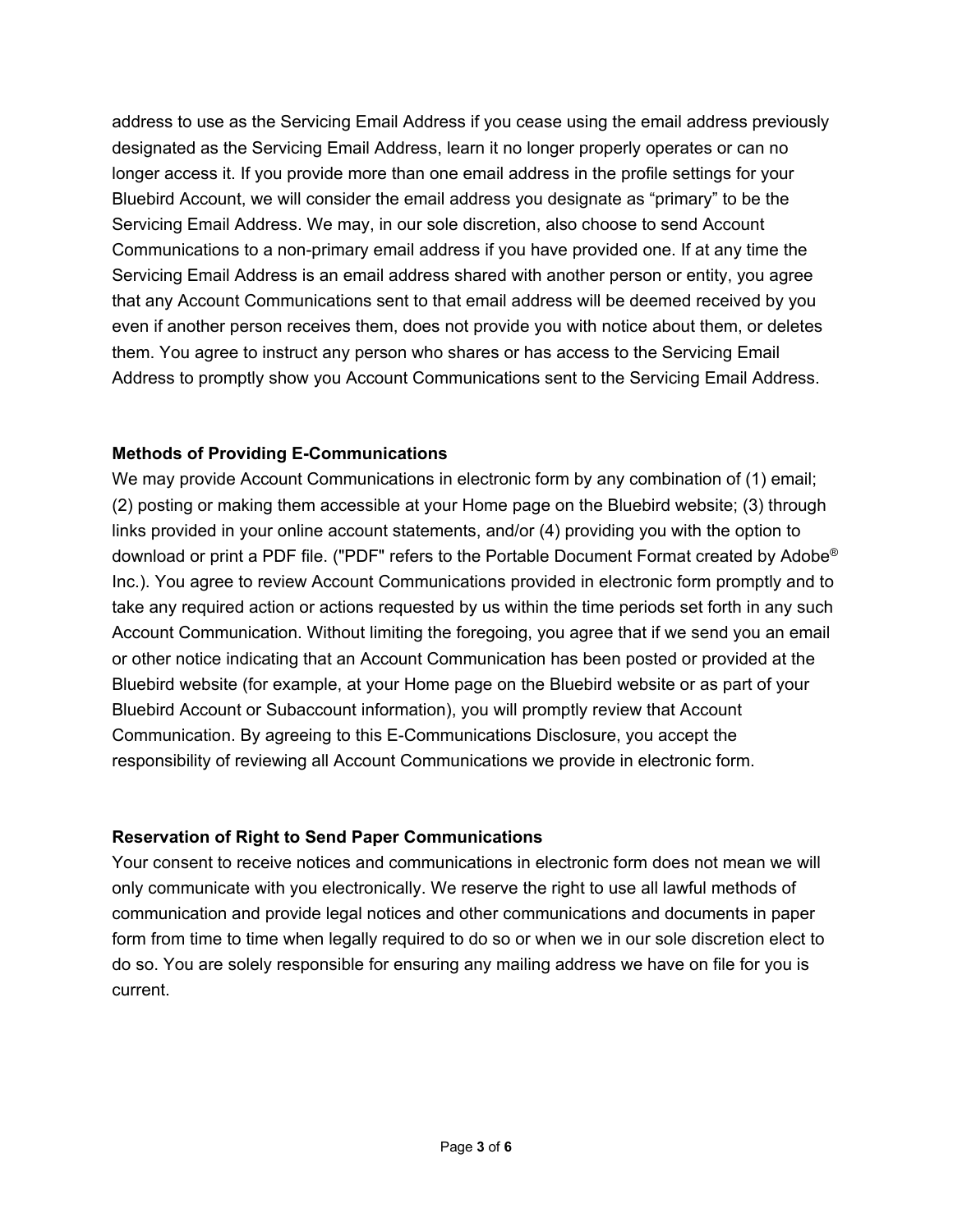#### **Duration and Withdrawal of Consent**

If you agree to this E-Communications Disclosure, your agreement and consent and the provisions of this E-Communications Disclosure will remain in effect with respect to your Bluebird Account until (1) you withdraw your ongoing consent by providing notice of your intent to withdraw your consent by calling 1-833-926-3922 (International 1-470-407-3411) and speaking with a customer service representative or by writing to us at Bluebird Customer Care, P.O. Box 826, Fortson, GA 31808, or (2) your Bluebird Account is canceled either by you or us. Withdrawal of your consent will have no impact on the validity of your consent to any agreements you electronically executed prior to the time of the withdrawal of your consent, and such agreements shall remain in effect unless terminated in accordance with their termination provisions. If you withdraw your consent to receive Account Communications in electronic form, we may in our sole discretion close or cancel your Bluebird Account and, as applicable, Bluebird Subaccount, Bluebird debit card and Bluebird Subaccount debit card, in which case we will make copies of all Account Communications that are required to be provided to you by applicable law available to you in paper form and charge you our then-current fees for such paper copies. If we elect not to close or cancel your Bluebird Account or, as applicable, Bluebird Subaccount, Bluebird debit card or Subaccount debit card, we will provide you with paper copies of future Account Communications and charge you our then- current fees for such paper copies. It will take us approximately seven days to process the withdrawal of your consent, and during this period you will continue to receive Account Communications electronically. If you withdraw your consent, the legal validity and enforceability of prior electronic Account Communications will not be affected.

#### **System Requirements**

In order for you to access, receive and retain a copy of this E-Communications Disclosure, and any other agreements pertaining to the Bluebird Services we may ask you to electronically execute, and Account Communications in electronic form, you must have provided us with a valid and working email address and have access to the following:

- A computing, mobile or other communications device with Internet access and a browser that supports 128-bit encryption (e.g., Microsoft® Internet Explorer, Apple® Safari®, Firefox®, or Google® Chrome®).
- The Internet and a valid email account supported by software enabling you to receive an email as big as 250K in size.
- A printer that can enable you to print any online and emailed material to maintain hard copies for your files, or a hard drive or disk drive with at least 32MB of available random access memory (RAM) to store electronic copies.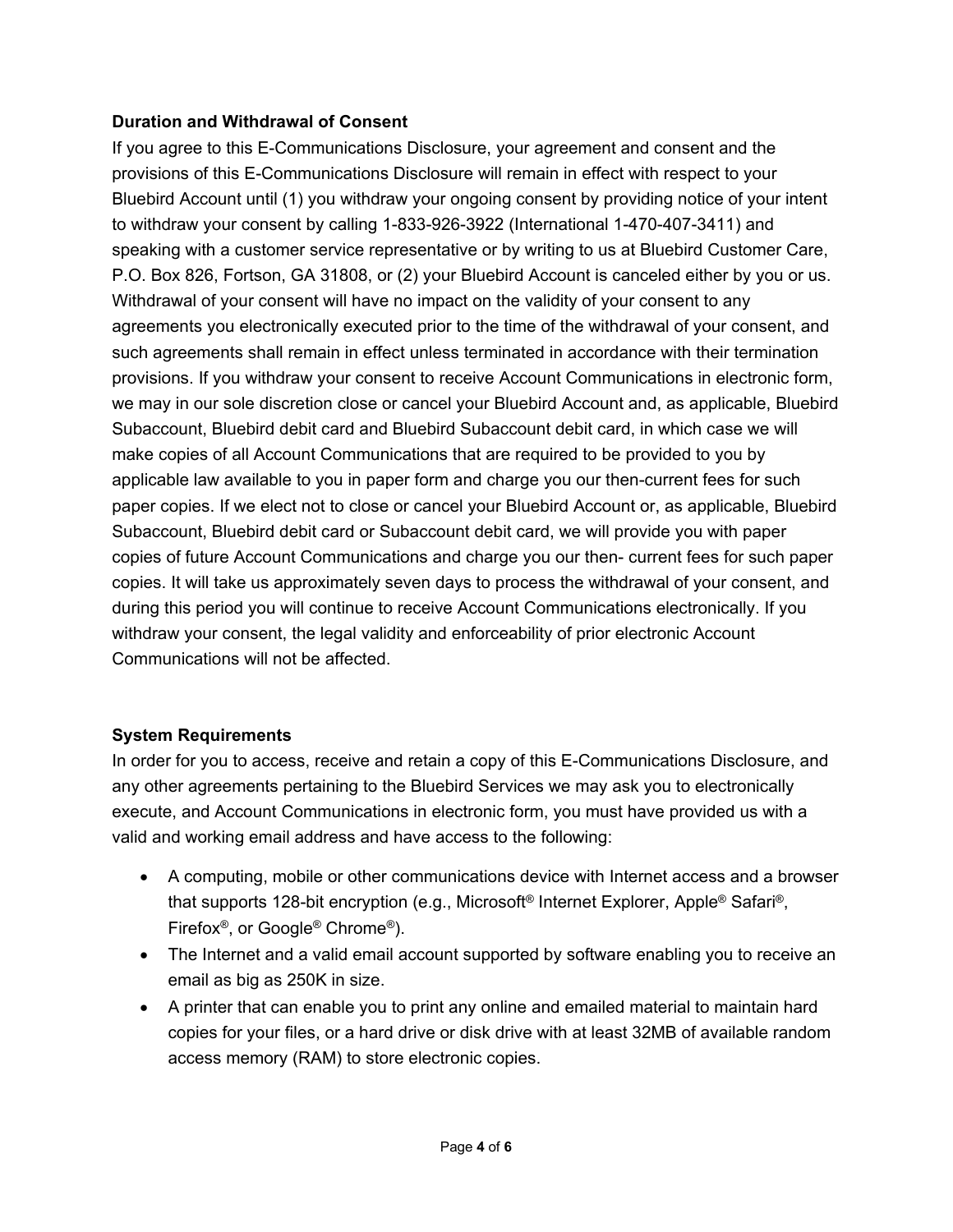- Adobe Acrobat Reader<sup>®</sup> 4.0 or higher (or another program providing a similar functionality) that enables you to open and/or download a portable document format (PDF) file. To confirm that you can access documents in PDF format, please [click here](https://spcrmportal/sites/PartnerServices/Portal%20Collateral/BlueBird%20DDA_Consent%20Statement_1AFD3BEF4436EA11910500155D06F7C2/bluebird.com/legal/test_PDF) (https://www.bluebird.com/legal/test\_PDF). If you cannot access it, you need to obtain, prior to executing this E-Communications Disclosure, the necessary Adobe software that can be downloaded at [www.get.adobe.com/reader/otherversions/.](http://www.get.adobe.com/reader/otherversions/) If you click on this link, another browser will open and you will be directed to Adobe's website. Your current online session will remain open in the current browser window until you log off or time out, whichever occurs first. If your Bluebird Account session times out, you will need to log in again.
- If you register to receive text message (SMS) alerts to your mobile phone number, a valid mobile phone number and a text-enabled mobile phone. You will need to pay any message and data rates imposed by your mobile carrier or other service providers.

If you ever have trouble accessing or reading an Account Communication or any other information that we have provided to you electronically, check to ensure you meet the "System Requirements" above or call a customer service representative at 1-833-926-3922 (International 1-470-407-3411) for assistance.

# **Printing and Downloading a Copy of All Bluebird Agreements you Electronically Sign and All Account Communications**

You agree to print or download to your computing, mobile or other communications device (provided your device has such functionality) by clicking on "Print" or "Download" as desired and retain a copy of this E-Communications Disclosure. You also agree to print or download and retain a copy of any other documents pertaining to the Bluebird services to which you electronically consent. You also agree to print or download and retain copies of all Account Communications from us.

#### **Access to Account Communications**

We retain copies of Account Communications on the Bluebird website for ninety (90) days after their initial publication. We retain copies of certain Account Communications for longer time periods required by law and will provide you with copies of them upon request within those time periods. You may request a copy of any of those Account Communications (1) by calling 1-833- 926-3922 (International 1-470-407-3411) to speak with a customer service representative or (2) by writing to us at Bluebird Customer Care, P.O. Box 826, Fortson, GA 31808.